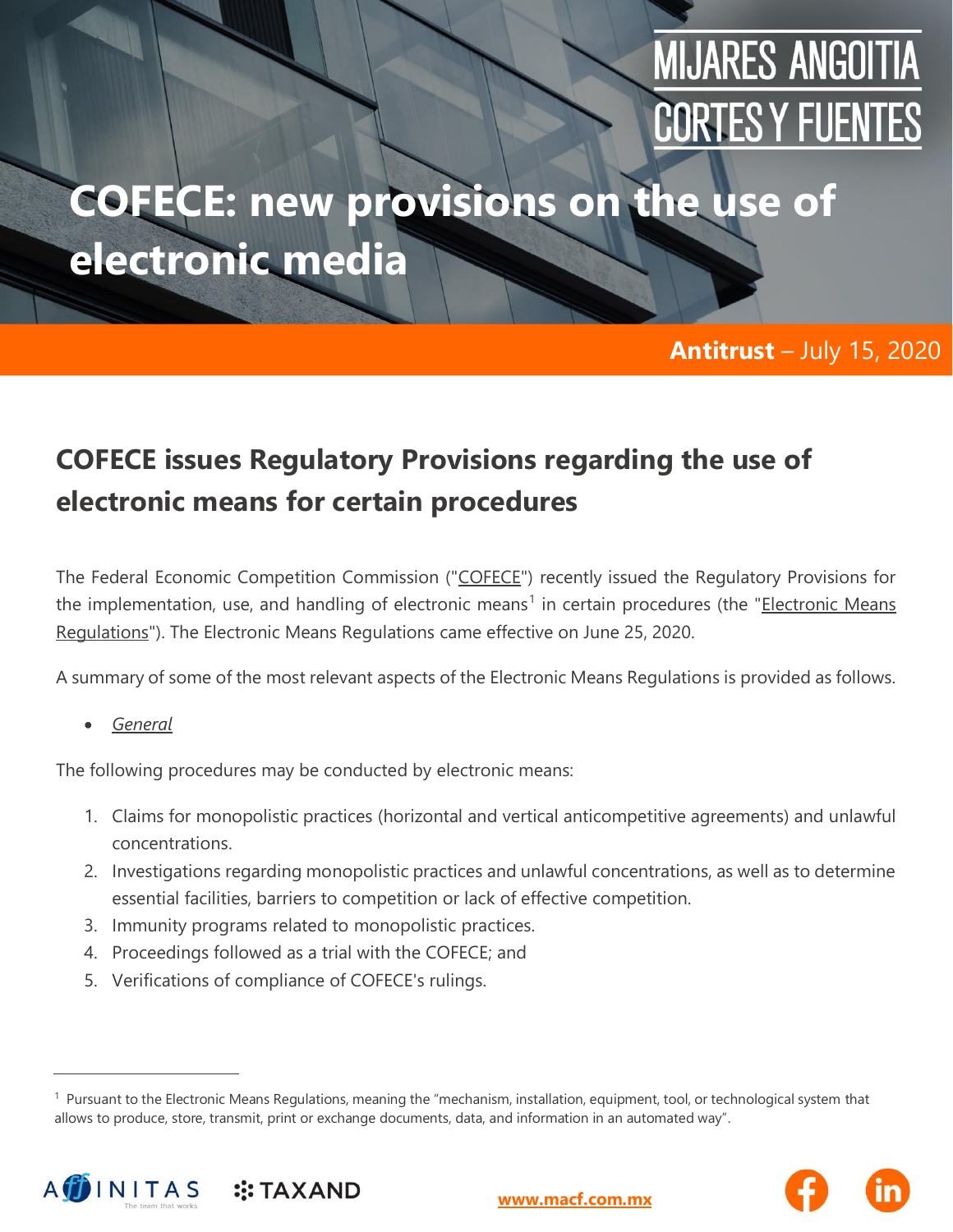Electronic Means Regulations will be binding for the economic agents involved in any of the foregoing procedures and that use the electronic means.

To carry out these procedures COFECE will implement an electronic platform and an electronic filing office  $("EFO")^2$  to file promotions.

Requests for information and summons that were notified to the parties prior to the effectiveness of the Electronic Means Regulations may be carried out through electronic means, provided that such parties agree with it.

#### • *Legal Representatives*

The legal representatives of an economic agents shall be authorized by COFECE to be able to submit information through the EFO on behalf of such agent. The legal representatives will have to provide to COFECE their power and authority granted according to Mexican law.

• *Notifications*

COFECE may notify any official communication electronically to the e-mail address of the economic agent or its legal representative available in its records. A digital copy of the official communication will be attached to COFECE's e-mail.

Recipient must confirm of receipt within the next two business days and expressly state his/her willingness to carry out the procedure through electronic means.

COFECE's official communication notified electronically will be effective the day after the recipient confirmation is published in COFECE's daily lists. In case the recipient does not confirm of received, COFECE will notify the official communication through ordinary means.

• *Immunity Program*

The immunity program procedure may be carried out through electronic means. However, ordinary means will still be used to protect the confidentiality of the applicant and the information submitted under this procedure. The Investigative Authority will determine whether to use or not electronic means on a case by case basis.

<sup>&</sup>lt;sup>2</sup> Available as of August 24, 2020. Until then, all interventions that require the EFO will have to be carried out through ordinary means (i.e. in person).